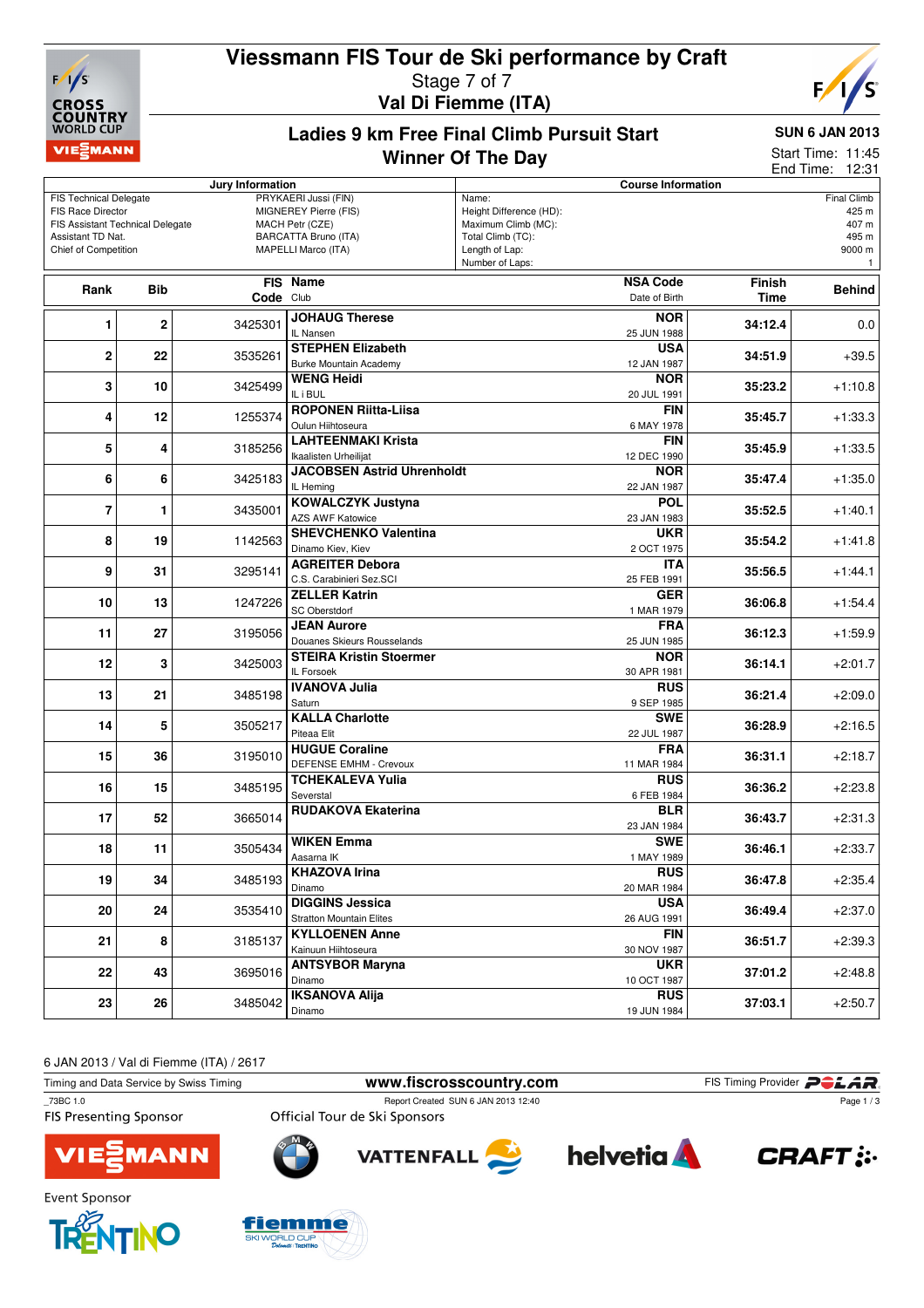

# **Viessmann FIS Tour de Ski performance by Craft** Stage 7 of 7

**Val Di Fiemme (ITA)**



**Ladies 9 km Free Final Climb Pursuit Start Winner Of The Day**

**SUN 6 JAN 2013**

| <b>IEEMANN</b> |                | Start Time: 11:45<br>End Time: 12:31 |                                                                     |                                  |                |               |
|----------------|----------------|--------------------------------------|---------------------------------------------------------------------|----------------------------------|----------------|---------------|
| Rank           | Bib            | Code Club                            | FIS Name                                                            | <b>NSA Code</b><br>Date of Birth | Finish<br>Time | <b>Behind</b> |
| 24             | 40             | 3295005                              | <b>CAVALLAR Veronica</b><br>G.S. Fiamme Gialle                      | ITA<br>12 AUG 1983               | 37:06.8        | $+2.54.4$     |
| 25             | 38             | 3195040                              | <b>FAIVRE PICON Anouk</b><br>DEFENSE EMHM -Pontarlier               | <b>FRA</b><br>18 FEB 1986        | 37:08.3        | $+2:55.9$     |
| 26             | 32             | 1293107                              | <b>BOEHLER Stefanie</b><br>SC Ibach                                 | <b>GER</b><br>27 FEB 1981        | 37:08.8        | $+2.56.4$     |
| 27             | 33             | 3185114                              | <b>AHERVO Laura</b><br>Haemeenlinnan Hiihtoseura                    | <b>FIN</b><br>5 OCT 1984         | 37:17.1        | $+3:04.7$     |
| 28             | 44             | 3435031                              | <b>MACIUSZEK Paulina</b><br><b>LKS Poroniec Poronin</b>             | <b>POL</b><br>2 SEP 1985         | 37:27.7        | $+3:15.3$     |
| 29             | 28             | 3155041                              | <b>VRABCOVA - NYVLTOVA Eva</b><br>Olfin Car - Vella Trutnov / CS MV | <b>CZE</b><br>6 FEB 1986         | 37:44.4        | $+3:32.0$     |
| 30             | 16             | 3505183                              | <b>HAAG Anna</b><br>IFK Mora SK                                     | <b>SWE</b><br>1 JUN 1986         | 37:45.5        | $+3:33.1$     |
| 31             | 9              | 3205075                              | <b>HERRMANN Denise</b><br><b>WSC Erzgebirge Oberwiesenthal</b>      | <b>GER</b><br>20 DEC 1988        | 37:45.8        | $+3.33.4$     |
| 32             | 14             | 3185168                              | <b>NISKANEN Kerttu</b><br>Vieremän Koitto                           | <b>FIN</b><br>13 JUN 1988        | 37:46.2        | $+3.33.8$     |
| 33             | $\overline{7}$ | 1365857                              | <b>RANDALL Kikkan</b><br>APU Nordic Ski Center                      | <b>USA</b><br>31 DEC 1982        | 37:48.9        | $+3:36.5$     |
| 34             | 30             | 3485342                              | <b>DOTSENKO Anastasia</b>                                           | <b>RUS</b><br>14 OCT 1986        | 37:52.2        | $+3:39.8$     |
| 35             | 41             | 3505069                              | <b>LINDBORG Sara</b><br>Falun-Borlaenge SK                          | <b>SWE</b><br>30 NOV 1983        | 37:57.2        | $+3.44.8$     |
| 36             | 46             | 3505231                              | <b>ERIKSSON Mia</b><br>Piteaa Elit                                  | <b>SWE</b><br>20 JUN 1987        | 37:59.6        | $+3.47.2$     |
| 37             | 39             | 1319976                              | <b>KOLOMINA Yelena</b><br>Zska                                      | <b>KAZ</b><br>24 JAN 1981        | 38:01.1        | $+3:48.7$     |
| 38             | 53             | 1181848                              | YATSKAYA Oxana<br>Cska Semipalatinsk                                | <b>KAZ</b><br>22 SEP 1978        | 38:07.3        | $+3.54.9$     |
| 39             | 20             | 3295088                              | DE MARTIN TOPRANIN Virginia<br><b>G.S. FORESTALE</b>                | <b>ITA</b><br>20 AUG 1987        | 38:09.2        | $+3.56.8$     |
| 40             | 23             | 3485510                              | <b>MEDVEDEVA Polina</b>                                             | <b>RUS</b><br>20 MAR 1989        | 38:12.1        | $+3.59.7$     |
| 41             | 37             | 3435018                              | <b>KUBINSKA Kornelia</b><br><b>AZS AWF Katowice</b>                 | <b>POL</b><br>3 AUG 1985         | 38:14.5        | $+4:02.1$     |
| 42             | 45             | 3295013                              | <b>PILLER Marina</b><br>G.S. FORESTALE                              | <b>ITA</b><br>17 NOV 1984        | 38:17.0        | $+4:04.6$     |
| 43             | 48             | 3675007                              | <b>OSSIPOVA Tatyana</b>                                             | <b>KAZ</b><br>23 SEP 1987        | 38:27.5        | $+4.15.1$     |
| 44             | 50             | 1323565                              | <b>MANNIMA Tatjana</b><br>Skiclub Kivioli                           | <b>EST</b><br>10 JAN 1980        | 38:31.3        | $+4:18.9$     |
| 45             | 35             | 3535142                              | <b>BROOKS Holly</b><br>APU Nordic Ski Center                        | <b>USA</b><br>17 APR 1982        | 38:36.2        | $+4:23.8$     |
| 46             | 49             | 3485203                              | <b>SHAIDUROVA Larisa</b><br>School of Sports Education              | <b>RUS</b><br>29 MAY 1987        | 38:46.0        | $+4:33.6$     |
| 47             | 51             | 1289227                              | <b>SANNIKOVA Alena</b>                                              | <b>BLR</b><br>12 JUN 1980        | 38:51.0        | $+4:38.6$     |
| 48             | 29             | 3485371                              | <b>KUZIUKOVA Olga</b>                                               | <b>RUS</b><br>27 SEP 1985        | 38:58.5        | $+4.46.1$     |

6 JAN 2013 / Val di Fiemme (ITA) / 2617

Timing and Data Service by Swiss Timing **www.fiscrosscountry.com** FIS Timing Provider **PCLAR**<br>
T3BC 1.0 **FIS Timing Provider** Report Created SUN 6 JAN 2013 12:40 Page 2/3 **FIS Presenting Sponsor** Official Tour de Ski Sponsors **helvetia** 





**49 42 OEBERG Jennie**



Piteaa Elit SK



3505445 **39:07.7** +4:55.3



**SWE**



Event Sponsor